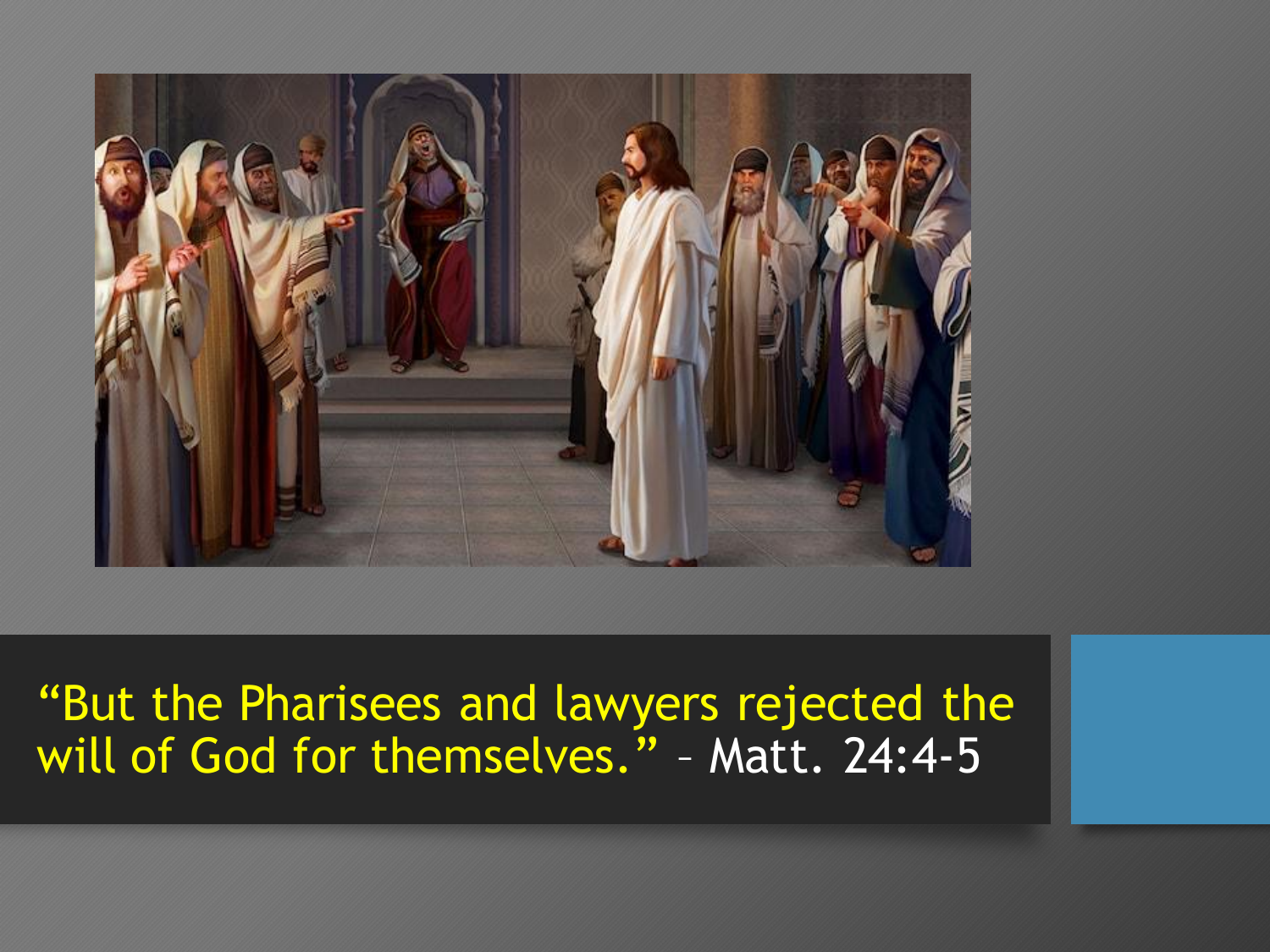#### Test all Things Part 2

"**Test all things**; hold fast what is good. Abstain from every form of evil." – 1 Thes. 5:21-22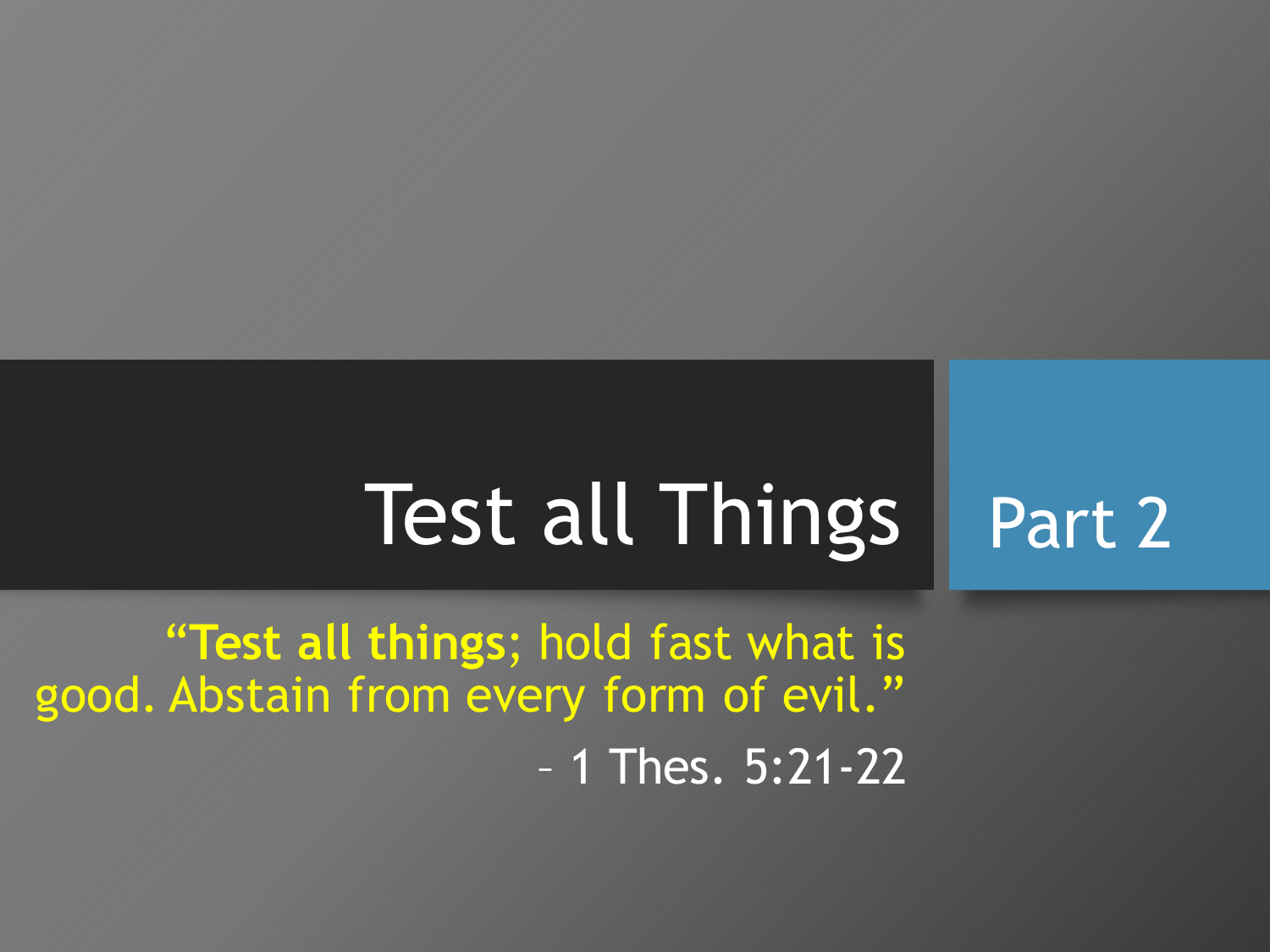# Recap

- The importance of testing
	- There is a true force working against humanity
	- Satan wants us to be consumed in sin/corruption
	- Deception is his trademark
- There is a Standard
- All things qualify for testing
- Part 2
	- Tools of Measurement
	- Opponents to Sound Testing
	- The Safe Haven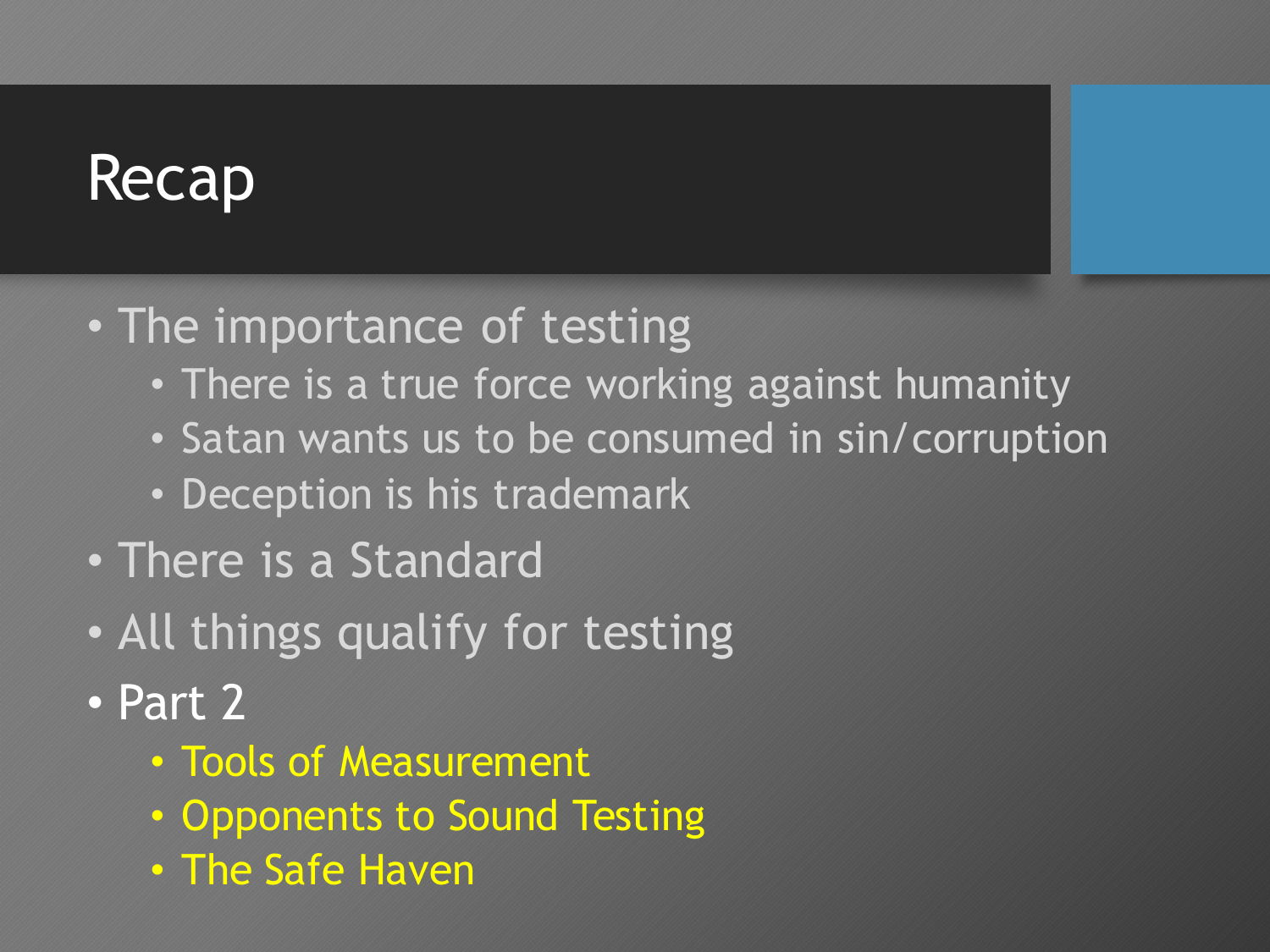- REASON
- "Come now, and let us reason together," Says the Lord, "Though your sins are like scarlet, They shall be as white as snow; Though they are red like crimson, They shall be as wool." (Is. 1:18)
- "Therefore he reasoned in the synagogue with the Jews and with the Gentile worshipers, and in the marketplace daily with those who happened to be there." (Acts 17:17)

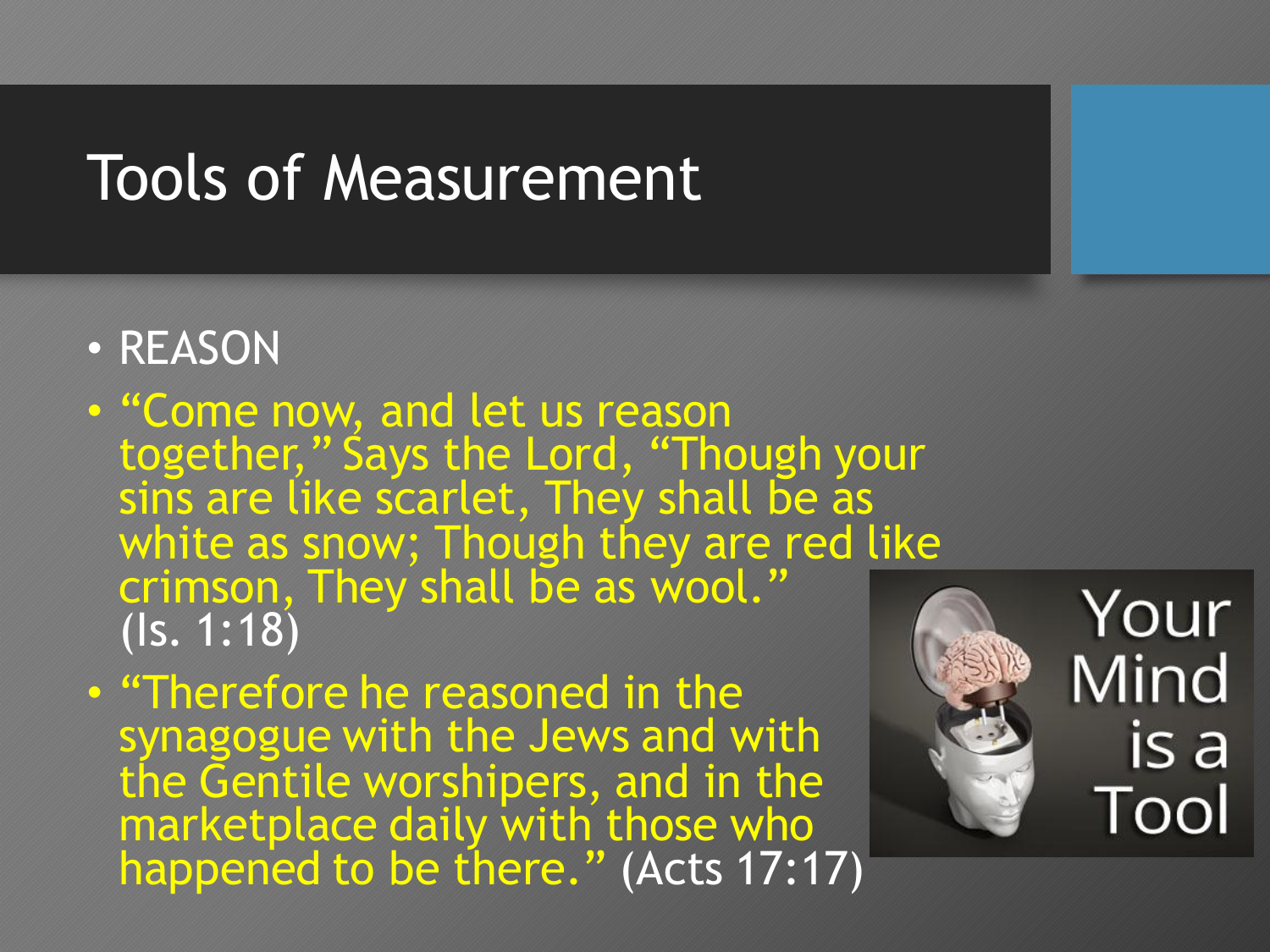## • CONSCIENCE

- EX: Woman caught in adultery (Jn. 8:7, 9)
- "He who is without sin among you, let him throw a stone at her first."
- "Then those who heard it, being convicted by their conscience, went out one by one, beginning with the oldest even to the last."

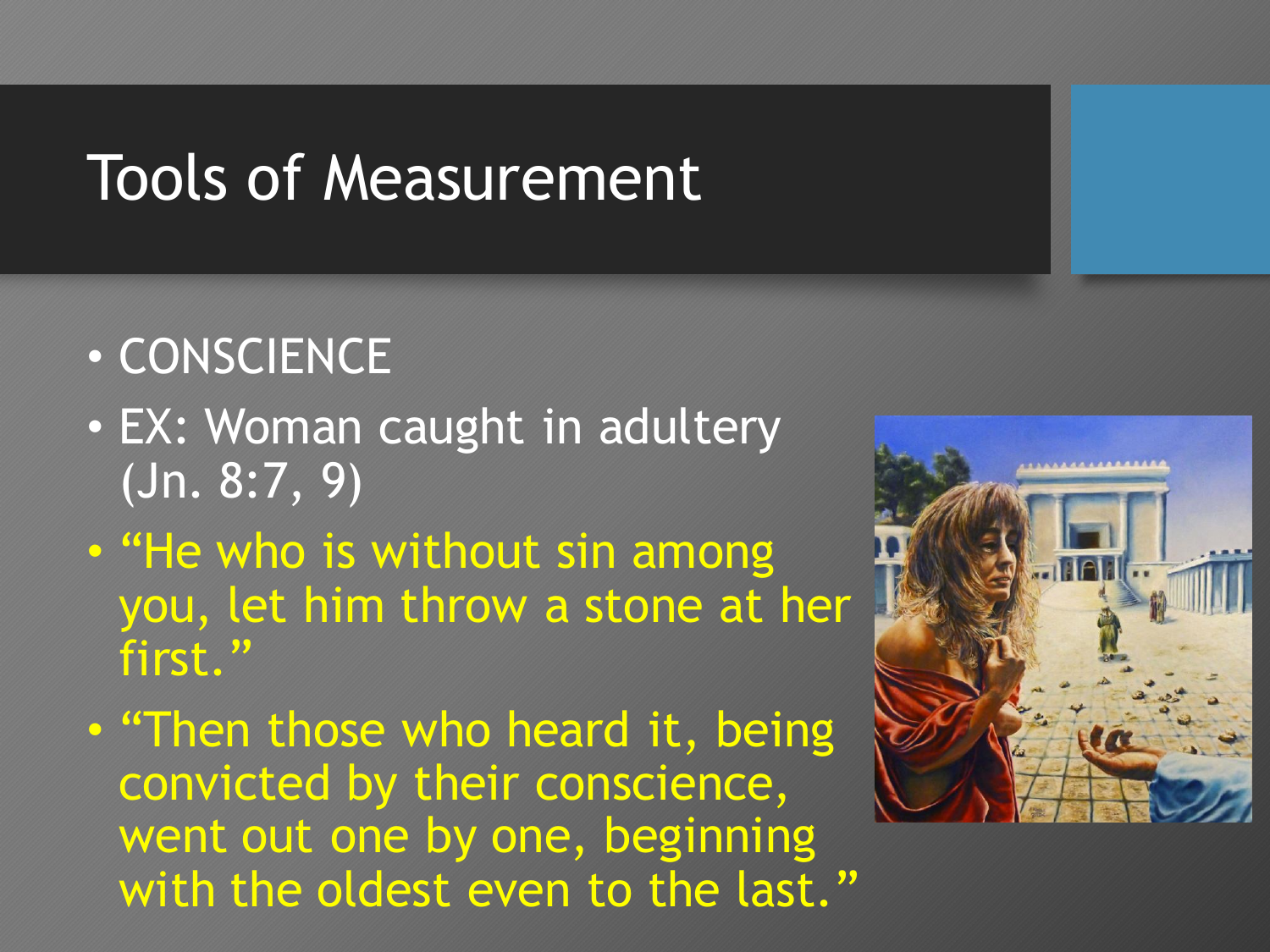#### • SCRIPTURE

- "All Scripture is given by inspiration of God, and is profitable for doctrine, for reproof, for correction, for instruction in righteousness, that the man of God may be complete, thoroughly equipped for every good work." (2 Timothy 3:16–17)
- Ex: People of Berea
	- "These were more fair-minded than those in Thessalonica, in that they received the word with all readiness, and searched the Scriptures daily to find out whether these things were so." (Acts 17:11)

#### "All SCRIPTURE is given by **INSPIRATION of GOD.**

and is profitable for doctrine, for reproof, for correction, for instruction in RIGHTEOUSNESS."

2 Timothy 3:16

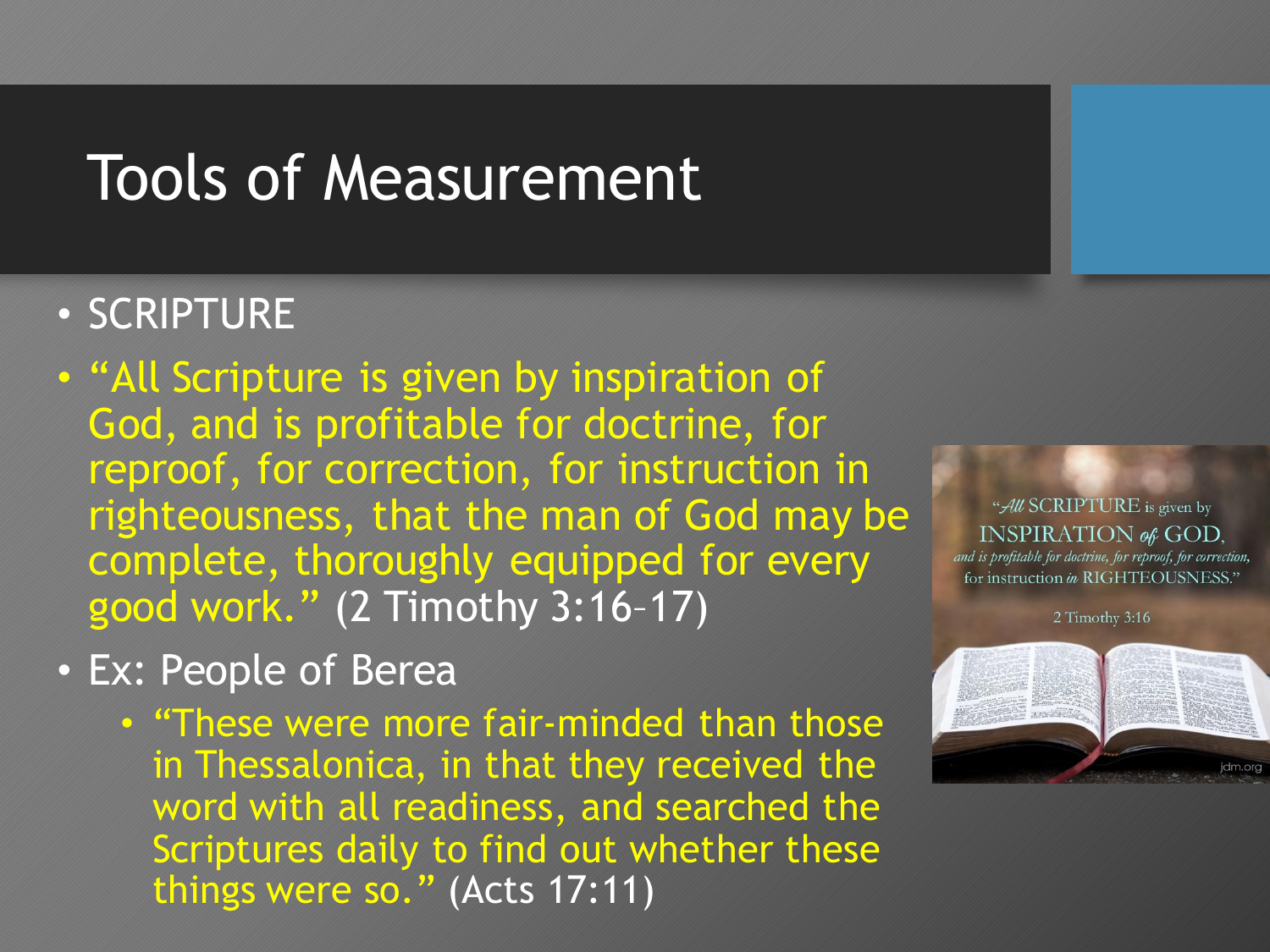





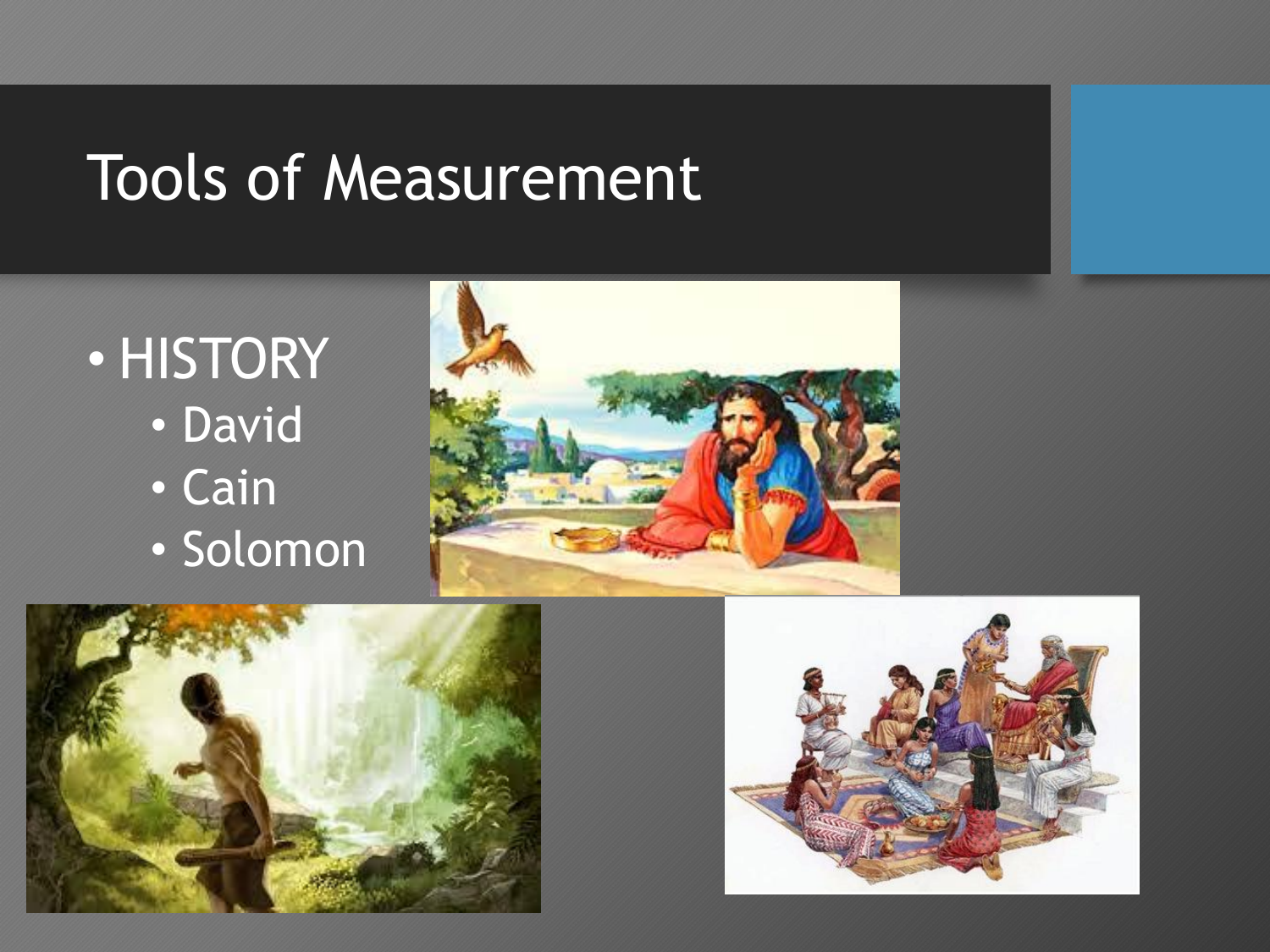## • COUNSEL

- *"Only a fool learns from his own mistakes. The wise man learns from the mistakes of others."* (Otto von Bismarck)
- "He who disdains instruction despises his own soul, But he who heeds rebuke gets understanding." (Pro. 15:32)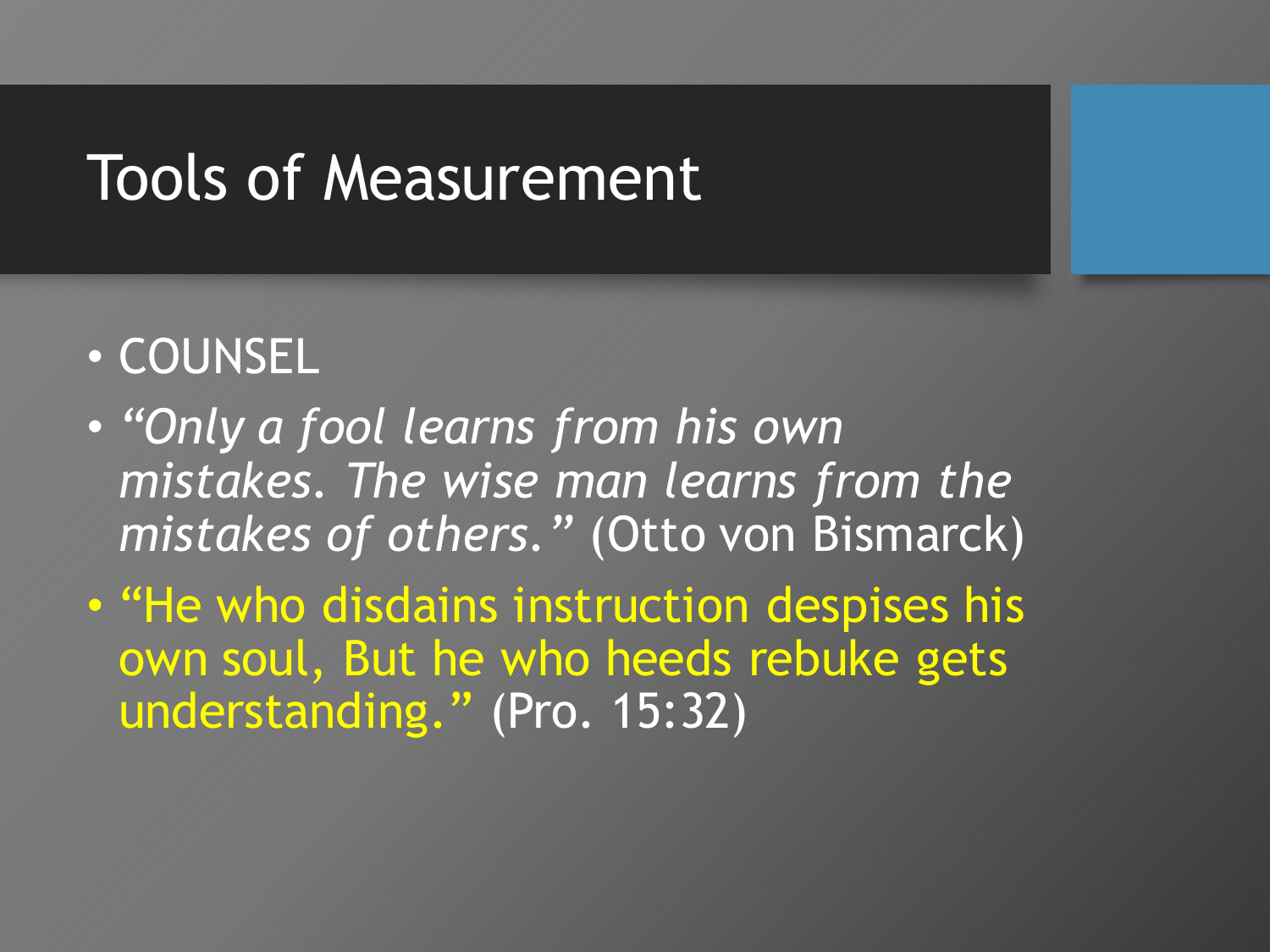# Opponents to Sound Reason

# • The Ego

- One may skew all his tools to satisfy one's ego
- Ex: Samson

# • "Do not judge"

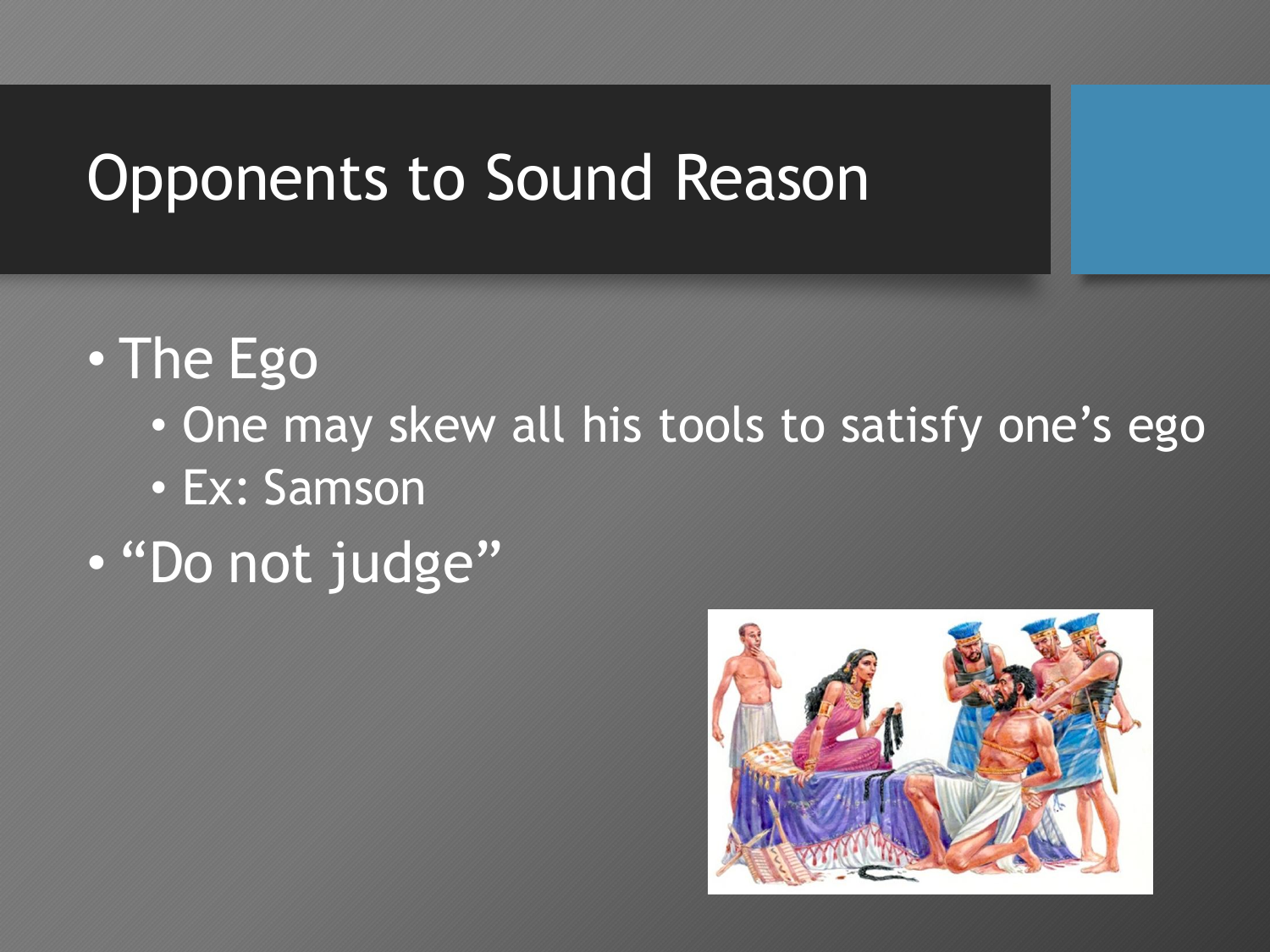# "Do not Judge"

- This phrase is heavily misused
- Judging is encouraged in Scripture under certain circumstances
- 1. Those placed in positions of responsibility
	- Parents
	- "Do not withhold instruction from a child, for if you should strike him with a rod, he would not die; for you shall strike him with a rod and deliver his soul from death." (Prov. 23:13-14 LXX)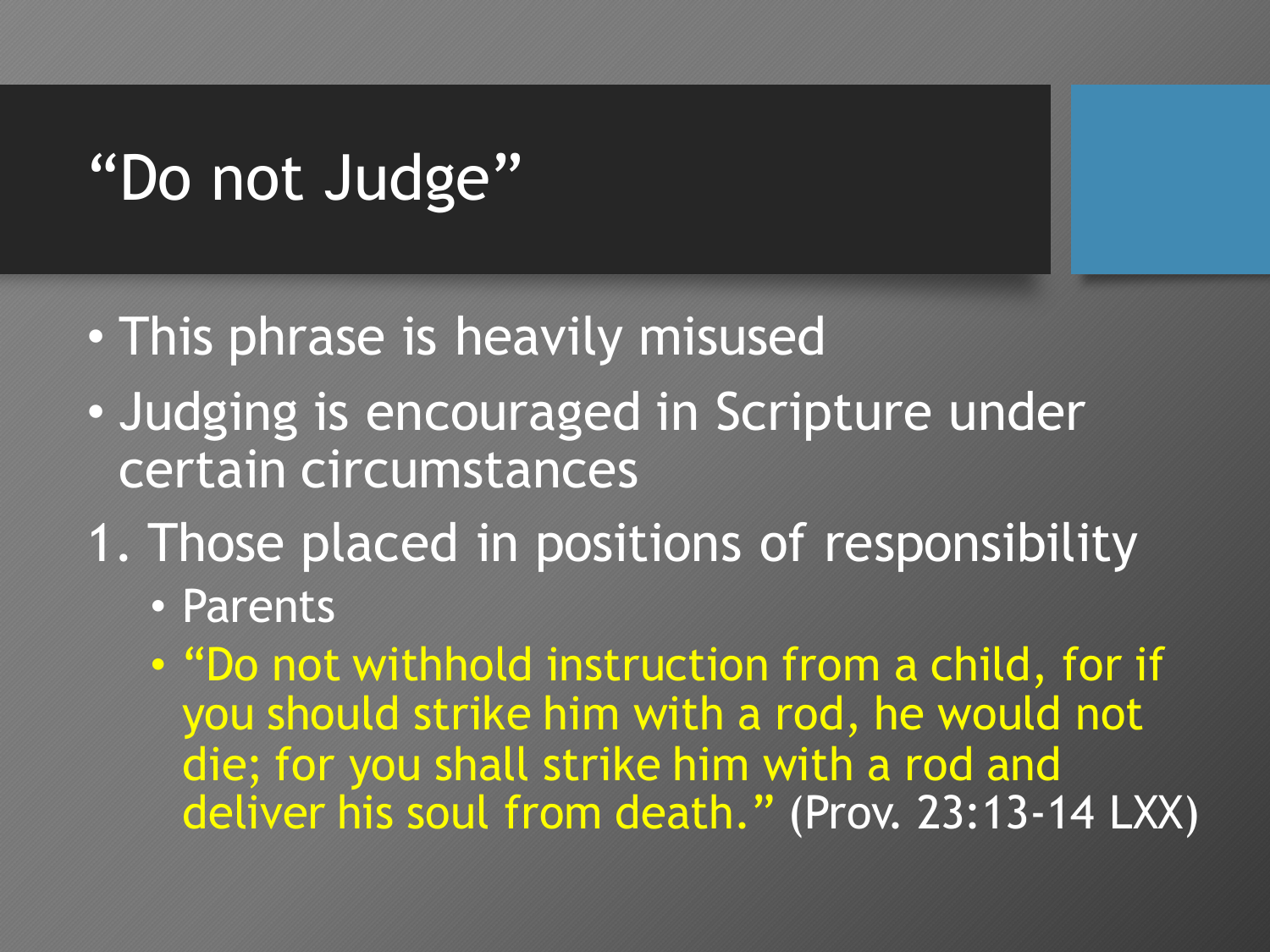# "Do not Judge"

## • Spiritual fathers

• "Yet, if you warn the wicked, and he does not turn from his wickedness, nor from his wicked way, he shall die in his iniquity; but you have delivered your soul. (Ezk. 3:19)

## 2. Distinguishing between good and evil

- The Lord offers us valuable advice for life: "You will know them by their fruits." (Matt. 7:16 & 20)
- "And have no fellowship with the unfruitful works of darkness, but rather expose them." (Eph. 5:11)